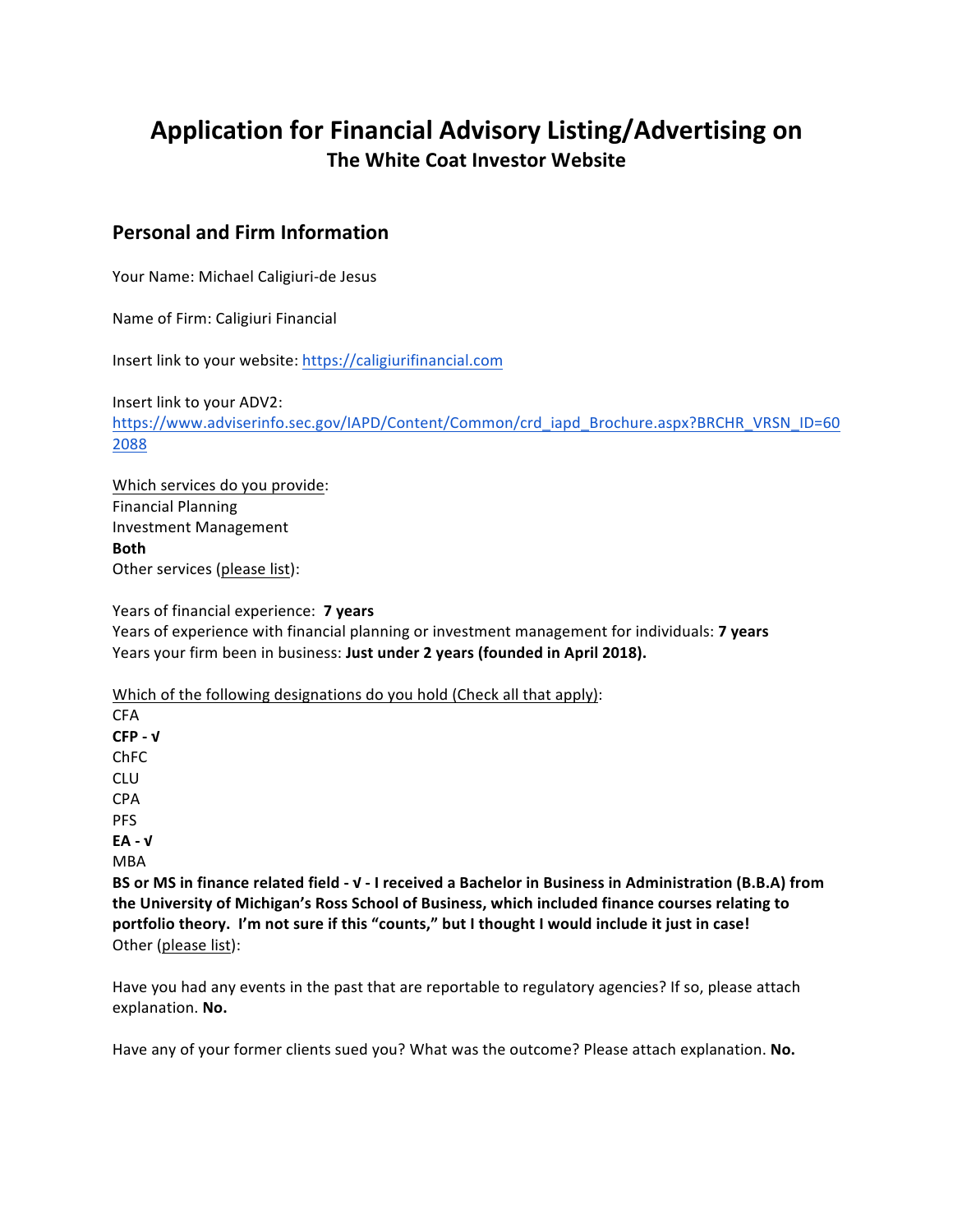Are you currently involved in a lawsuit by a client or former client? Please attach explanation. No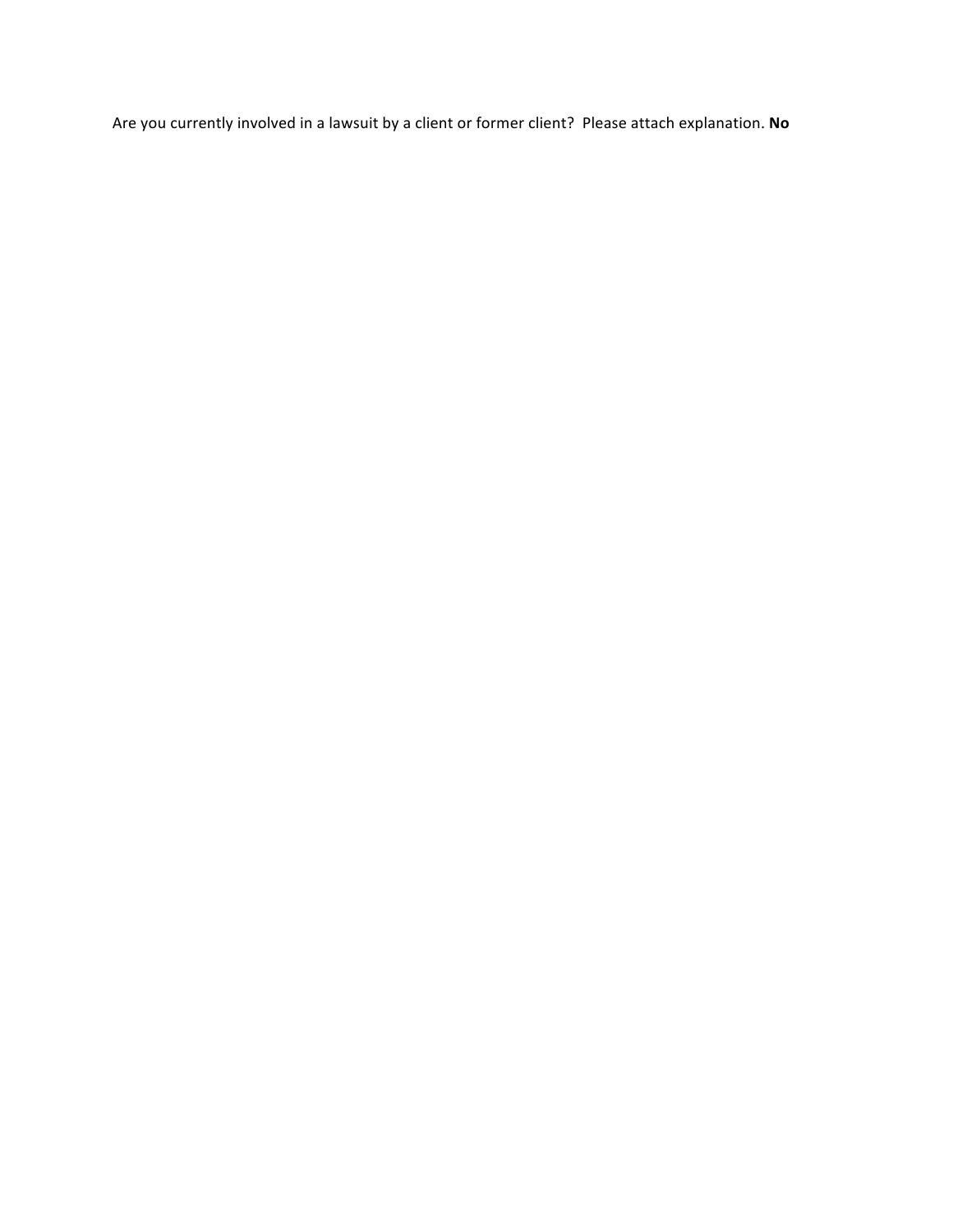#### **Fee Structure**

How do you get paid (check all that apply): Commissions on investment products Commissions on insurance products Hourly rate Annual retainer **Flat fee for financial plan AUM Fee** Other (Please list): For clients with less than \$200,000 in assets under management, I charge \$175 per **month.**

How much do you charge? Please list your fee structure. If there is a range of possible fees readers can expect to pay, what is the range and what determines where in the range they would fall. If you use AUM fees, be sure to list what a reader would pay with \$100K, \$500K, \$1M, and \$2M in assets.

#### Below is directly from my Form ADV 2A. This very clearly (although at great length!) describes my fee structure. Please excuse me if you wanted a shorter version of this; however, this is comprehensive.

Our standard advisory fee is based on the market value of the assets under management and is calculated as follows:

| <b>Account Value</b>      | <b>Annual Advisory Fee</b> |
|---------------------------|----------------------------|
| $$0 - $2,000,000$         | $1.00\%$                   |
| $$2,000,001 - $4,000,000$ | $0.90\%$                   |
| All amounts thereafter    | $0.80\%$                   |

The annual fees are negotiable, pro-rated, calculated using an average daily account balance, and are paid quarterly-in arrears. The advisory fee is based on a flat percentage fee and is calculated by assessing the percentage rates using the predefined levels of assets as shown in the above table. For example, an account valued in the \$0-\$2,000,000 range would pay a flat annual percentage fee of 1.00% on all assets. An account valued in the \$2,000,001-\$4,000,000 range would pay a flat annual fee of 0.90% on all assets. An account valued at over \$4,000,000 would pay a flat annual fee of 0.80% on all assets. The quarterly bill to a client will be based on one fourth  $\chi$ ) of the annual percentage fee. In cases where we are unable to obtain account values for held-away assets due to circumstances outside of our control, the last known end-of-day account value will be used for billing purposes.

A quarterly audit will be performed to assess whether a client's total account value should place the client into a different flat percentage fee tier as shown in the above table. A client's fee tier will not be changed until the quarterly audit is performed. No increase in the annual fee shall be effective without agreement from the client by signing a new agreement or amendment to their current advisory agreement. The fee structure outlined above will be used for all assets under management including assets managed at Betterment Securities, T.D. Ameritrade, and Jefferson National (also known as Nationwide Advisory Solutions).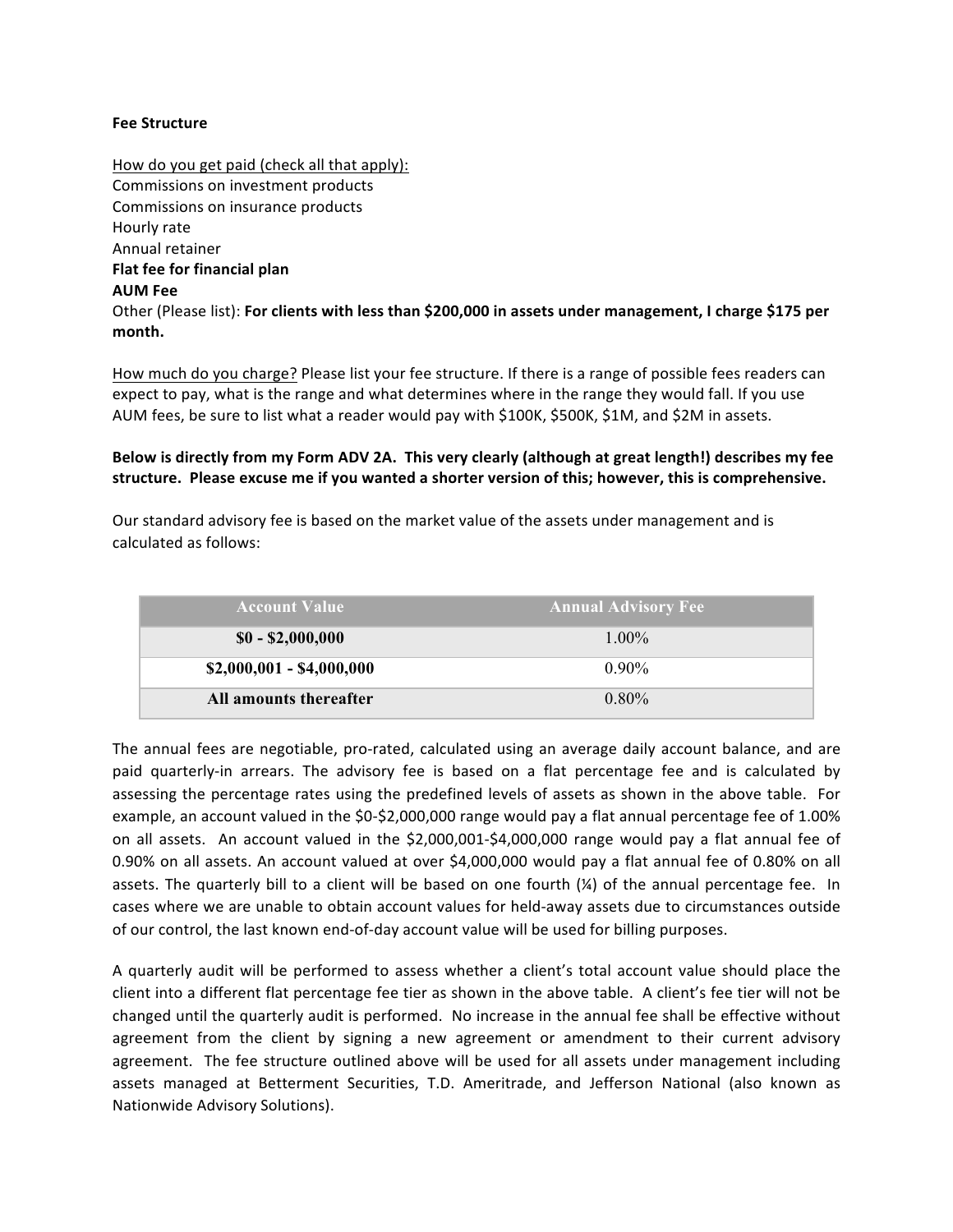Advisory fees are directly debited from client accounts, or the client may choose to pay by check or Electronic Funds Transfer (EFT) via a bank account or credit card. Caligiuri Financial does not maintain clients credit card or bank information. Accounts initiated or terminated during a calendar quarter will be charged a pro-rated fee based on the amount of time remaining in the billing period. An account may be terminated with any time with written notice by either party. Upon termination of any account, the fees will be prorated and any unearned fee will be refunded to the client.

**Use of Outside Managers:** When an outside manager is used, their fees are in addition our annual advisory fee disclosed above. When using Betterment For Advisors (see Item 12), as an outside manager, All fees are billed in arrears, on a quarterly basis. The above fee schedule does not include the outside managers fees. Their fee will be disclosed in their ADV Part 2A and will be reviewed with the client prior to entering into the agreement. The Outside Manager will debit the client's account for both the Outside Manager's fee, and Caligiuri Financial's advisory fee, and will remit Caligiuri Financial's fee to Caligiuri Financial. 

Total fees collected by Caligiuri Financial and third party advisers will not exceed 3% of assets under management per year. Betterment for Advisors and Robust Wealth's are two outside managers that may be used. Their management fee is 0.20%, which is in addition to the fee schedule disclosed above

### **Comprehensive Financial Plan Fee**

The fee for a Comprehensive Financial Plan is \$600. The fixed fee will be agreed upon before the start of any work and may be waived or reduced in certain cases at the discretion of the adviser. If a fixed fee program is chosen, half of the fee is due at the beginning of the process and the remainder is due at the completion of work, however, Caligiuri Financial will not bill an amount above \$600.00 more than 6 months in advance. Fees for this service may be paid by electronic funds transfer or check. In the event of early termination, any prepaid but unearned fee will be refunded to the client and if applicable, the client will be billed for any earned but unpaid fees.

### **Ongoing Comprehensive Financial Planning**

For clients with less than \$200,000 in assets under management, they will pay an ongoing fee that is paid monthly, in advance, at the rate of \$175 per month for ongoing financial planning. The monthly fee will be increased on an annual basis pursuant to the increase in the Consumer Price Index.

For clients with at least \$200,000 in assets under management, they will pay the annual advisory fee for investment management services (disclosed above), and ongoing comprehensive financial planning will be included for no additional fee.

The fee may be negotiable in certain cases. Fees for this service may be paid by electronic funds transfer or check. This service may be terminated with written notice by either party. Upon termination of any account, the fee will be prorated and any unearned fee will be refunded to the client.

### **Other Types of Fees and Expenses**

Our fees are exclusive of brokerage commissions, transaction fees, and other related costs and expenses which may be incurred by the client. Clients may incur certain charges imposed by custodians, brokers, and other third parties such as custodial fees, deferred sales charges, odd-lot differentials, transfer taxes, wire transfer and electronic fund fees, and other fees and taxes on brokerage accounts and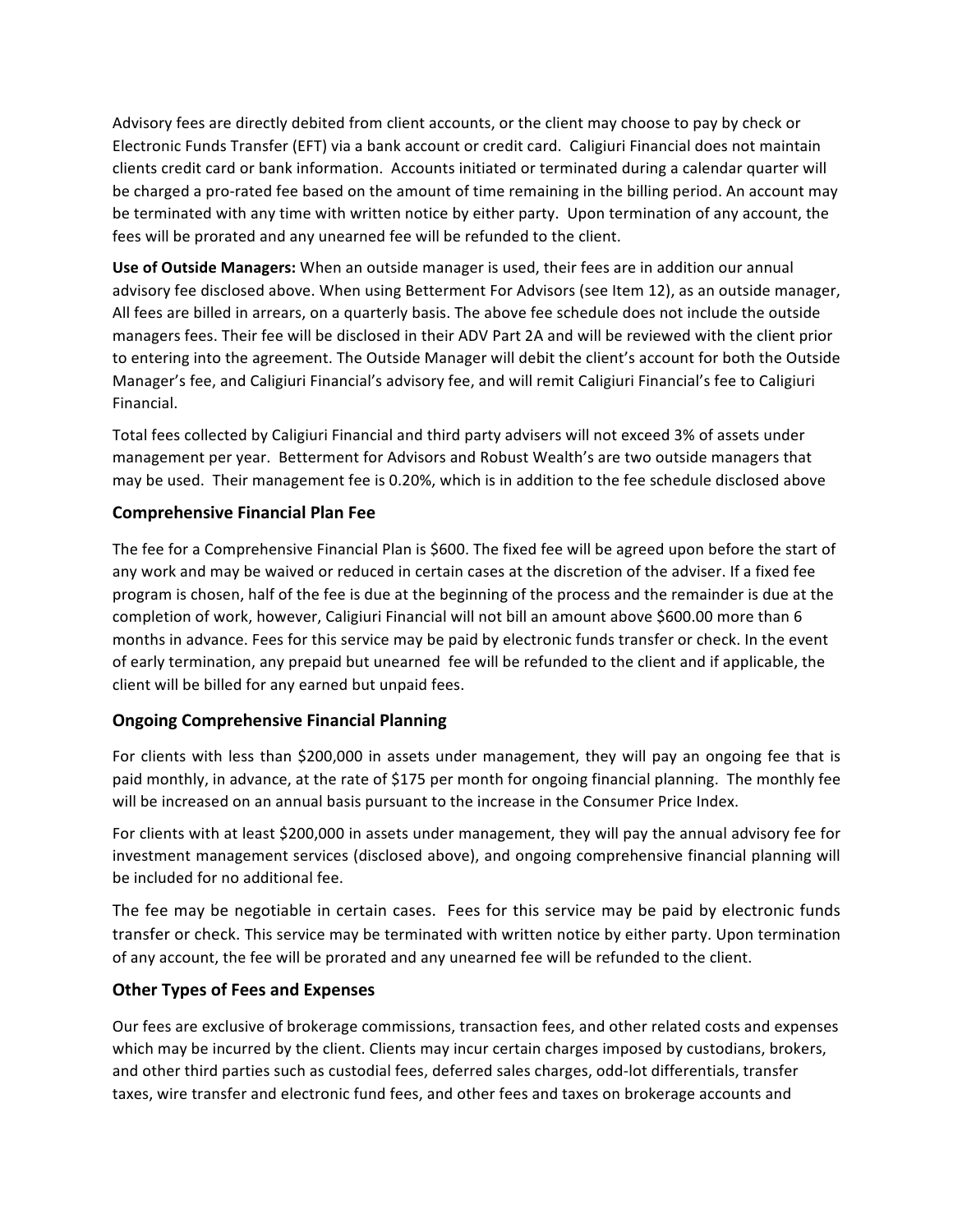securities transactions. Mutual fund and exchange traded funds also charge internal management fees, which are disclosed in a fund's prospectus. Such charges, fees and commissions are exclusive of and in addition to our fee, and we shall not receive any portion of these commissions, fees, and costs.

Item 12 further describes the factors that we consider in selecting or recommending broker-dealers for client's transactions and determining the reasonableness of their compensation (e.g., commissions).

We do not accept compensation for the sale of securities or other investment products including assetbased sales charges or service fees from the sale of mutual funds.

What is the minimum amount of assets required for you to take a client? **No minimum as a \$175** monthly fee can be paid by clients who have less than \$200,000 in assets under management.

If you receive payment for insurance product commissions, what percentage of your business revenue do they make up? I do not receive any commissions as I am a Fee-Only advisor (i.e. I cannot receive compensation from third parties).

Do you consider yourself a fiduciary? Yes, I am a Fee-Only financial advisor who serves exclusively in a **Fiduciary capacity.**

Do you routinely sign a fiduciary agreement with clients? Yes. Item 11 of my Form ADV 2A clearly explains how Caligiuri Financial serves in a Fiduciary capacity. All clients receive my form ADV Parts 2A and 2B when entering into an agreement with Caligiuri Financial.

I have also signed a Fiduciary oath with the XY Planning Network, I am a member of the National Association of Personal Financial Advisors (NAPFA), and I am responsible for adhering to the Certified **Financial Planner Board of Standards Code of Conduct.**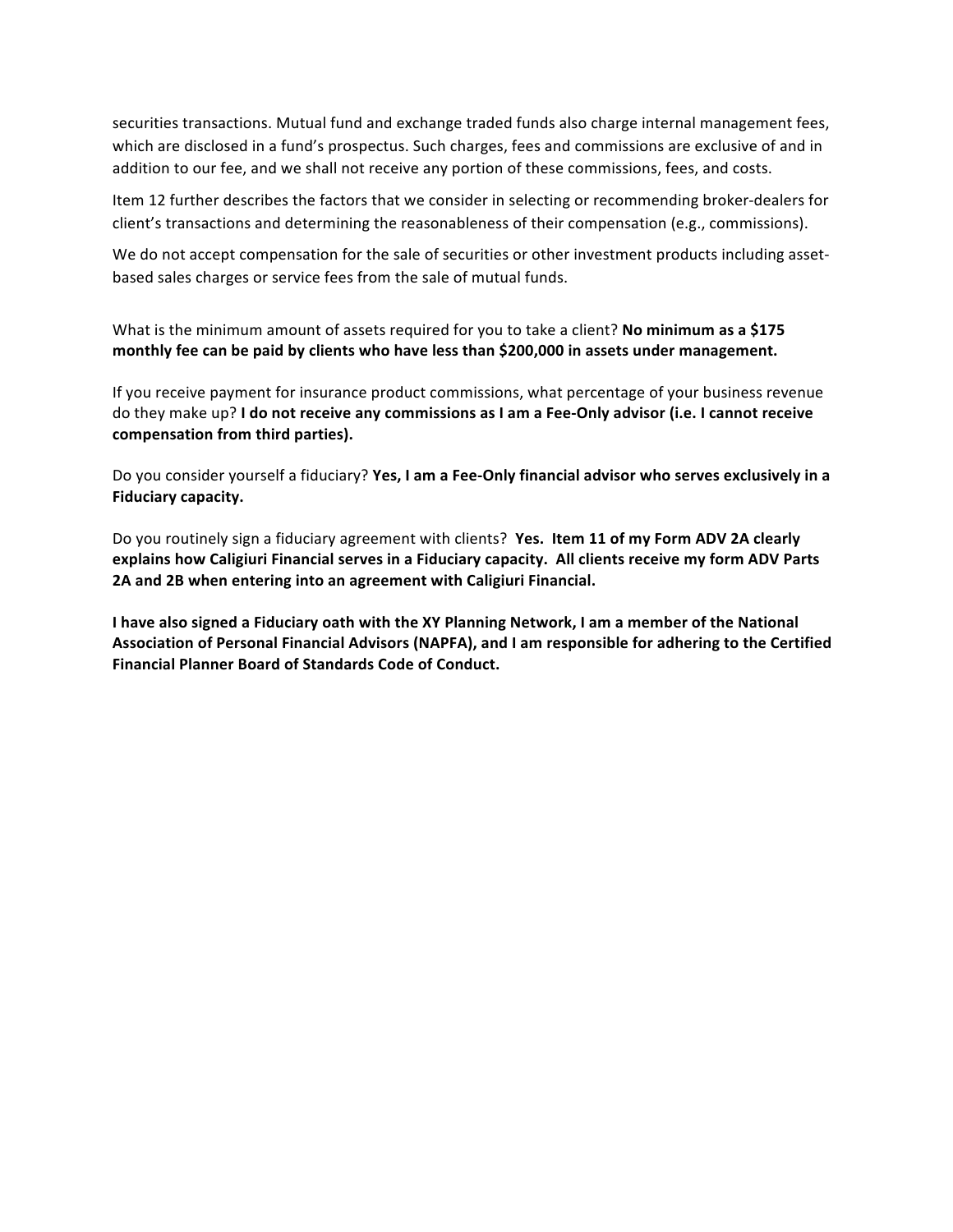## **Investment Philosophy**

Do you use tactical asset allocation? If so, please explain your process. No.

Do you believe you can time the market sufficiently well to beat a comparable low-cost index fund after fees? No, my firm utilizes low-cost index funds.

Do you pick individual stocks for clients? No, I utilize low-cost passively managed funds.

Do you believe most physicians should own a cash value life insurance policy of any type? If so, what type and why? No.

Do you believe you can select mutual fund managers who can beat an index fund in the same asset class over the long term going forward? No.

What percentage of a typical client portfolio would you place into actively managed mutual funds or ETFs? **0%**

What role do fees play in your selection of individual investments? A very important role as I try to **keep internal fund fees as low as possible.**

What fund companies do you routinely use? (Check all that apply) **Vanguard** DFA - I have access to DFA funds; however, none of my clients are invested in DFA funds at this time. Bridgeway **iShares** Other (Please list):

Do you routinely engage in tax-loss harvesting for clients in their taxable accounts? Yes. We also routinely engage in asset location, which is another effective tax savings strategy for clients.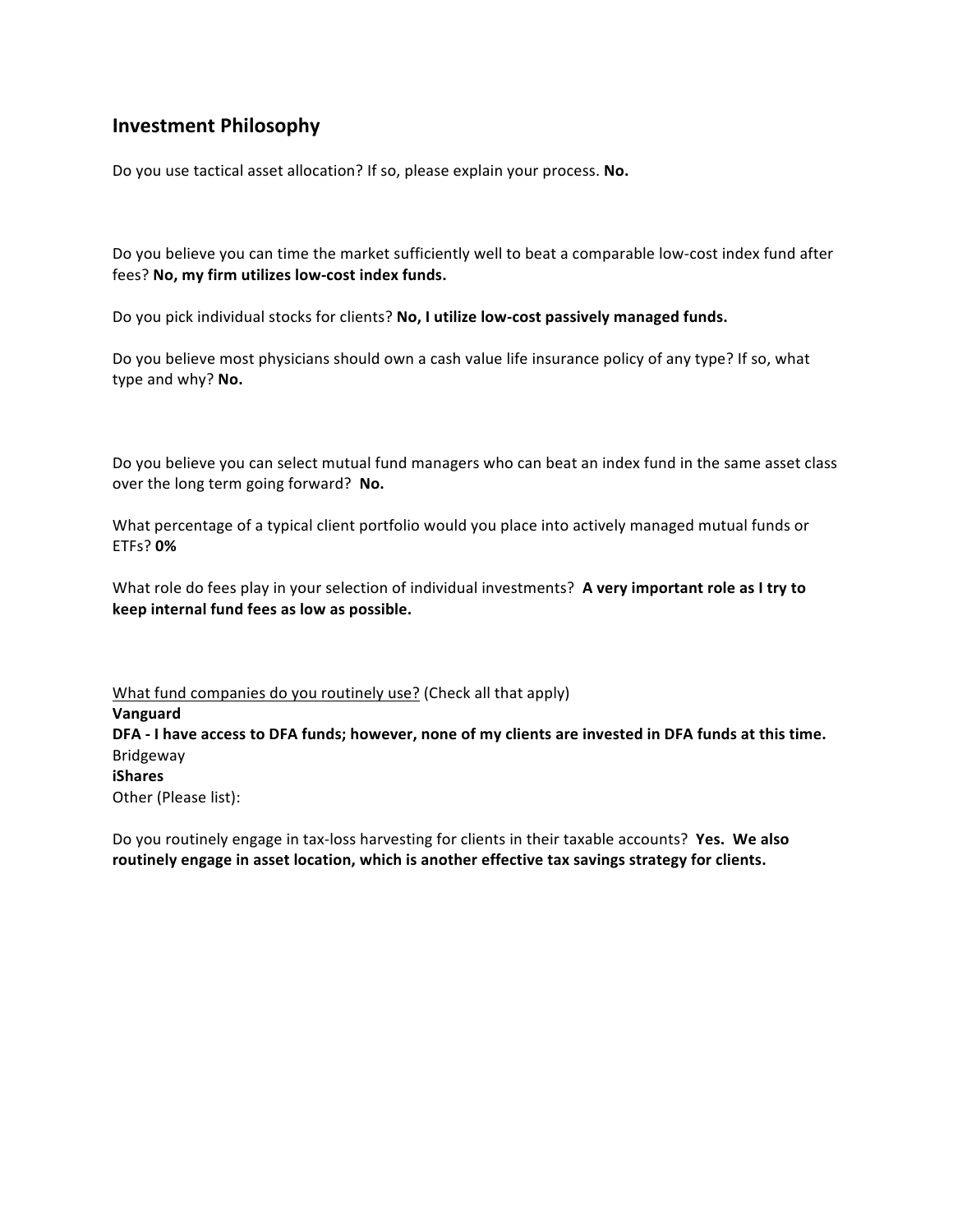## **Physician Specific Issues**

How many physicians and/or dentists are you currently advising? (i.e. managed assets of or met with in the last year): I manage assets or have met with 29 physicians in the last year. My niche is physicians **and physician-scientists.**

What do you feel is your biggest value-add for a doctor?

The niche clientele I serve are physicians and physician-scientists. Because of this, I understand the needs of this group on a more specialized level than financial advisors who are generalists.

Physicians and physician-scientists tend to be extremely busy and often do not have the time to **implement a sound financial plan. Similar to a personal fitness trainer, I take a tremendous amount** of pride in helping physicians and physician-scientists actually implement sound financial plans so that important life and financial to-do's do not sit on the backburner.

Do you consider yourself qualified to give high-quality advice on all of the following student loan related issues: IBR, PAYE, REPAYE, PSLF, deferment, forbearance, and student loan refinancing? Why or why not? Is this advice included in your regular fees listed above?

I refer my clients to experts who specialize in student loans for specific student loan advice. These experts charge a fee in addition to my fee. This is a highly technical area with ever-changing rules and regulations, so I would encourage physicians and physician-scientists to hire and pay for an expert.

How many clients have you assisted with a Backdoor Roth IRA in the last year?

**12**

Which of the following accounts do you consider yourself an expert on? (check all that apply) **401(k) 403(b) 457(b) Individual 401(k) SEP-IRA SIMPLE IRA Traditional IRA Roth IRA HSA Profit-sharing Plan Defined Benefit/Cash Balance Plan** Others (Please list): **401(a)** plans and defined benefit pension plans.